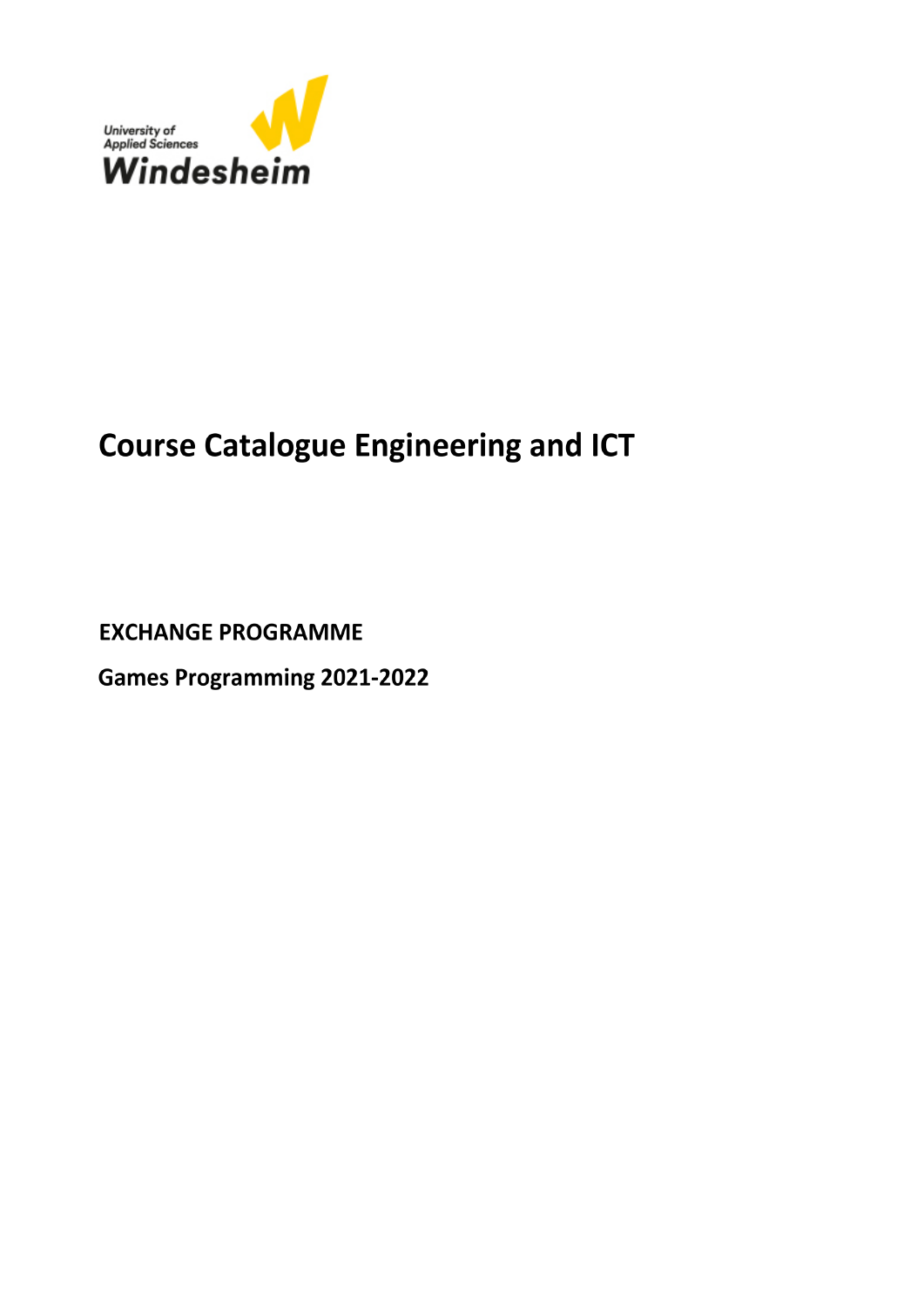**Major H: MH.ICT.KSGP.V20**

|                           |                                                                                                                                                                                                                                                                                                                                                                                                                           | <b>Description of unit of study</b> |                       |        |                        |                        |
|---------------------------|---------------------------------------------------------------------------------------------------------------------------------------------------------------------------------------------------------------------------------------------------------------------------------------------------------------------------------------------------------------------------------------------------------------------------|-------------------------------------|-----------------------|--------|------------------------|------------------------|
| Course code               | ICT.GP.CG.V20                                                                                                                                                                                                                                                                                                                                                                                                             | Credits:<br><b>Regular</b>          | <b>5 ECTS credits</b> |        | Target group: Fulltime |                        |
| Study unit<br>Description | <b>Computer Graphics</b>                                                                                                                                                                                                                                                                                                                                                                                                  |                                     |                       |        |                        |                        |
| Competences               |                                                                                                                                                                                                                                                                                                                                                                                                                           |                                     |                       |        |                        |                        |
| Target group              | Almost every game is played in a graphical two- or three-dimensional space. In this course you will learn how to<br>create these environments. The theoretical basis will be covered, as well as practical implementation using OpenGL<br>and other libraries. With the help of these libraries you can manipulate objects in space and change their look and<br>feel with respect to the material the object is made of. |                                     |                       |        |                        |                        |
| Educational<br>content    | Topics:<br>Shaders<br>$\bullet$<br>Transformations<br>$\bullet$<br><b>Texture Mapping</b><br>3D Modeling<br>Theoretical and mathematical background<br>CPU vs GPU                                                                                                                                                                                                                                                         |                                     |                       |        |                        |                        |
| Teaching<br>methods       | Lectures and labs (combined)<br>$\bullet$<br>Assignments in pairs<br>$\bullet$                                                                                                                                                                                                                                                                                                                                            |                                     |                       |        |                        |                        |
|                           | Teaching aids See Electronic Learning Environment.                                                                                                                                                                                                                                                                                                                                                                        |                                     |                       |        |                        |                        |
| Supervisory<br>activity   | Explanation of theory<br>$\bullet$<br>Practice implementation in classroom<br>$\bullet$<br>Discussion and question answering                                                                                                                                                                                                                                                                                              |                                     |                       |        |                        |                        |
| Level                     | Gevorderd (Advanced)                                                                                                                                                                                                                                                                                                                                                                                                      |                                     |                       |        |                        |                        |
| Grading<br>domain         | 1 t/m 10, 1 dec.                                                                                                                                                                                                                                                                                                                                                                                                          |                                     |                       |        |                        |                        |
| Assessment                | Sub assessment                                                                                                                                                                                                                                                                                                                                                                                                            | Grading domain                      |                       | Weight | Caesura                |                        |
|                           | Final assignment                                                                                                                                                                                                                                                                                                                                                                                                          | 1 t/m 10, 1 dec.                    |                       | 70     |                        | Higher or equal to 5.5 |
|                           | Homework                                                                                                                                                                                                                                                                                                                                                                                                                  | 1 t/m 10, 1 dec.                    |                       | 30     |                        | Higher or equal to 5.5 |
| Reading list              |                                                                                                                                                                                                                                                                                                                                                                                                                           |                                     |                       |        |                        |                        |

|                           |                                                                                                                                                                                                                                                                                                                                                                                                                                                                                                                  | <b>Description of</b><br>unit of study |                       |        |                        |
|---------------------------|------------------------------------------------------------------------------------------------------------------------------------------------------------------------------------------------------------------------------------------------------------------------------------------------------------------------------------------------------------------------------------------------------------------------------------------------------------------------------------------------------------------|----------------------------------------|-----------------------|--------|------------------------|
| Course code               | ICT.GP.CPP.V20                                                                                                                                                                                                                                                                                                                                                                                                                                                                                                   | Credits:<br><b>Regular</b>             | <b>3 ECTS credits</b> |        | Target group: Fulltime |
| Study unit<br>Description | $C++$ Programming                                                                                                                                                                                                                                                                                                                                                                                                                                                                                                |                                        |                       |        |                        |
| Competences               |                                                                                                                                                                                                                                                                                                                                                                                                                                                                                                                  |                                        |                       |        |                        |
| Target group              | Nowadays the game industry mostly works with sophisticated game engines, like the CryEngine or the Unreal<br>Engine. To add functionality to the Unreal Engine, you have to program in C++. C++ is a widely-used<br>programming language that is used in the gaming industry as well as in many other industries. C++ is different<br>from programming languages like Java or C#, mainly because you are responsible for your own memory<br>management. You will learn C++ Programming in a Windows environment. |                                        |                       |        |                        |
| Educational<br>content    | Introduction C++<br>$\bullet$<br>Classes in $C++$<br>$\bullet$<br>Object orientation in C++<br>Templates<br>STL Classes (IO streams, vectors, etc.)<br>Pointers & references<br>$\bullet$<br>Usage of C++ in a Windows environment<br>$\bullet$                                                                                                                                                                                                                                                                  |                                        |                       |        |                        |
| Teaching<br>methods       | Lectures<br>$\bullet$<br>Labs<br>$\bullet$<br>Assignments<br>$\bullet$                                                                                                                                                                                                                                                                                                                                                                                                                                           |                                        |                       |        |                        |
| Teaching aids             | Visual Studio 2015<br>$\bullet$<br>See "Electronic Learning Environment" (ELO)<br>$\bullet$                                                                                                                                                                                                                                                                                                                                                                                                                      |                                        |                       |        |                        |
| Supervisory<br>activity   | Through digital media and oral communication                                                                                                                                                                                                                                                                                                                                                                                                                                                                     |                                        |                       |        |                        |
| Level                     | Gevorderd (Advanced)                                                                                                                                                                                                                                                                                                                                                                                                                                                                                             |                                        |                       |        |                        |
| Grading<br>domain         | $1$ t/m 10, 1 dec.                                                                                                                                                                                                                                                                                                                                                                                                                                                                                               |                                        |                       |        |                        |
| Assessment                | Sub assessment                                                                                                                                                                                                                                                                                                                                                                                                                                                                                                   | Grading domain                         |                       | Weight | Caesura                |
|                           | Lab exam                                                                                                                                                                                                                                                                                                                                                                                                                                                                                                         | 1 t/m 10, 1 dec.                       | 1                     |        | Higher or equal to 5.5 |
| Reading list              |                                                                                                                                                                                                                                                                                                                                                                                                                                                                                                                  |                                        |                       |        |                        |